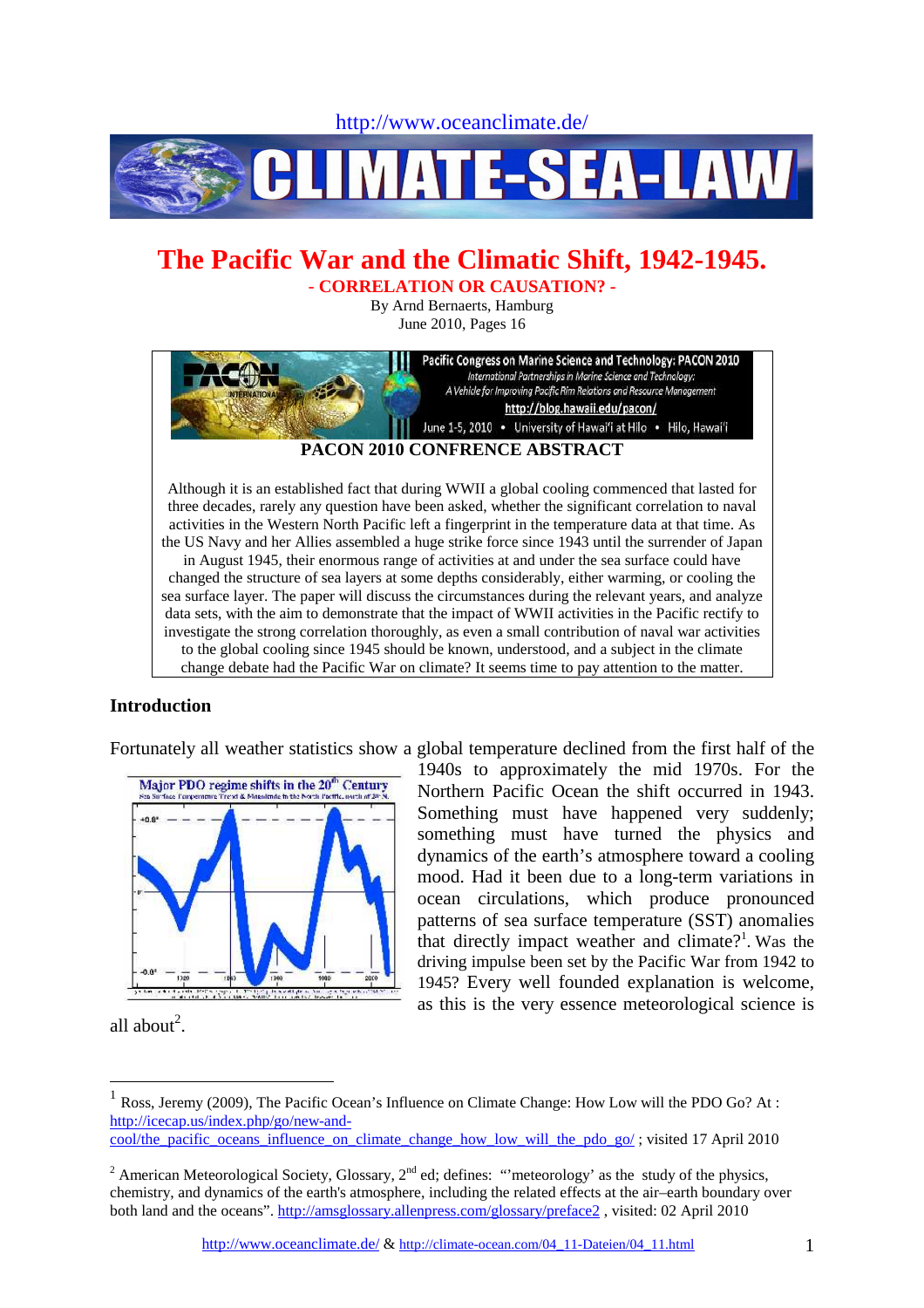This paper is putting its aim at two aspects. One is to highlight the observed and documented aspects of the cooling period, and whether more needs to be done, as in the case of the often mentioned "prolonged El Nino from 1939 to 1942". The other aspect concerns the causation of the climatic shift, by discussing only one of presumably a number of conceivable aspects, namely the impact of naval war, of the scale and magnitude as occurred since Pearl Harbour in December 1941. This should be regarded as an offer to overcome the unacceptable situation that the event is still not sufficiently explained. Any explanation of the cooling since the early 1940s needs to be based on "physical-dynamical" terms, and why a warming period had ended in the early 1940s, which had started several decades earlier.

While it is evident that the global cooling period commenced concurrently with World War II (WWII), claiming that a link could exist between the climatic shift and the naval war is completely unheard of. The immediate problem for communicating this matter is not so much the enormous naval war activities at that time, in the North Atlantic as well in the Western Pacific Ocean between 1942 and 1945, but presumably the very different focus placed regarding the functioning of the earthly weather system over time and space. The paper regards the ocean as the source, which dominates and regulates the atmosphere. That is certainly not illustrated by the old fashion explanation that: Climate is average weather over a period of time"<sup>3</sup>. The same can be said if text from the Glossary of AMS<sup>4</sup> is consulted: That weather consists of the short-term (minutes to days) variations in the atmosphere, while climate is: The slowly varying aspects of the atmosphere–hydrosphere–land surface system. That is all very superficial, vague, and of little help to understood the global system better. To get the matter straight the paper is based on the understanding that "climate is the continuation of the ocean by other means", whereby 'means' mean: water-vapor and heat.

Unfortunately, there is no list of possible links and supporting records, which indicate changes in the marine environment and climate change during WWII. That is mainly due to the fact that ocean research was more a fragmented than a systematic science in the mid of the  $21<sup>st</sup>$  Century, and a possible relation between naval war and any ocean impact on the atmosphere not even remotely considered, and therefore also not recorded. There is little one can analytically use. Actually there is hardly much more than a few land stations with a sufficient long record on air temperatures. Although there exist 'sea air' (SAT) and 'sea surface temperatures' (SST), but those taken during the war years by merchant and war ships should be met with great suspicion. This was the conclusion of a paper presented at the PACON Conference in Hong Kong 1997, with the notion: "The average run of 'freak' data gives an average run of 'freak' results. Any use of SST series covering 1939 to 1945 requires due consideration of WWII conditions"<sup>5</sup> . An exception could be those data collected or compiled for fishery research, but for this paper only very few could be obtained. Because this is not much to discuss the naval war thesis it seems necessary to overcome these enormous shortcoming by mobilising all sources possible, and which is the main reasons for this paper. Even if the naval war contributed with a small margin, it would be time to understand the mechanism, and to include it in the climate change debate.

<sup>&</sup>lt;sup>3</sup> The definition is still used by the World Meteorology Organisation (WMO): **www.wmo.int**, Visited: the 19 October 2009; Go: Home/Themes/Weather or Climate; or: Home/Topics/Weather or Climate

<sup>4</sup> American Meteorological Society, ibd., Glossary. For the full glossary text see: weather and climate. E.g. weather - is the state of the atmosphere, mainly with respect to its effects upon life and human activities.

 $<sup>5</sup>$  Bernaerts, Arnd (1997), "Reliability of Sea-Surface Temperature Data taken during War Time in the Pacific",</sup> PACON Proceedings, October 1997, pp. 240-250.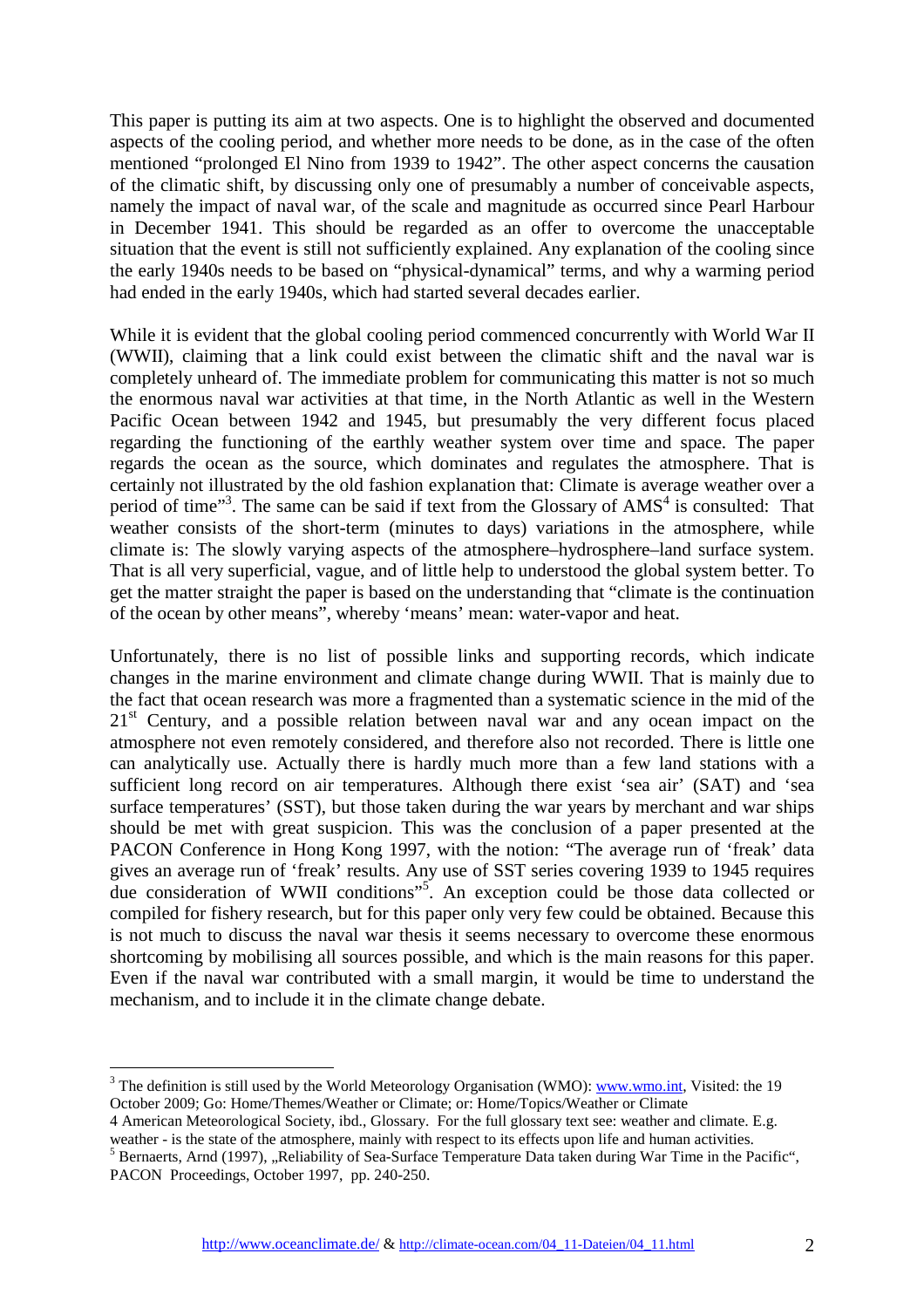The matter could and should have discussed since merchant, fishing and naval vessels, changed from sailing to screw propulsion. As water is an excellent isolator, it is easier to bring heat into the system than to release it from the system. But as nothing has ever been done to assess the climatic impact over the full period of screw driven vessels since about 1850, a short war period may can do the trick. Quite suddenly there had been a huge armadas out at sea, and they penetrate the sea on a much wider scale and deeper than at any other comparable time period, during which the temperature and salinity structure is rapidly changed, and what are the consequences for the atmosphere in space and time. Although the physical superiority of the oceans are well known, few aspects shall be briefly recalled:

the average temperatures of the oceans is below  $4^{\circ}C$ ,

only a very thin ocean surface layer at lower latitude regions have more than  $10^{\circ}$ C,

the oceans hold 1000 times more water than the atmosphere,

The atmospheric vapour is completely exchanged every ten days.

The upper 3m of the ocean surface layer has the same heat capacity as the entire troposphere (the lower 10'000 m of the atmosphere). Hence the heat required to raise the temperature of the troposphere by 1ºC can be obtained from cooling the upper 3m of water by the same amount.

The dynamics or the oceans are to a very high degree purely internal, except three external sources: the sun, sea ice, and wind. With screw driven boats and ships the wind has got an companion, which is mixing the sea surface layer over huge sea areas that alters the temperature structure and salinity over several meters depths. During war times the mixing can reach sea levels several dozen meters below the surface, and thus be temporarily more effective than strong and stormy wind.

#### **The Cooling and the War in Overview**

 $\overline{a}$ 

For the general picture there is a precise timing. "In fact, the temperature decrease in the Northern Hemisphere by about 0,5°C between 1940 and 1970". This finding published James Hansen et al in 1981<sup>6</sup>, and had been recently again confirmed by Thompson et al. as follows: "Data sets used to monitor the Earth's climate indicate that the surface of the Earth warmed from  $-1910$  to 1940, cooled slightly from  $-1940$  to 1970, and then warmed markedly from  $-1970$  onward"<sup>7</sup> suggesting that: "The weak cooling apparent in the middle part of the century has been interpreted in the context of a variety of physical factors, such as atmosphere–ocean interactions and anthropogenic emissions of sulphate aerosols".

This investigation will concentrate entirely on a specific physical factor which may result from naval war activities on the sea surface layer, which commenced on the 1<sup>st</sup> of September 1939 and lasted until autumn 1945. Naval war activities during WWII can be roughly divided in three phases:

- Phase 1: 09/1939 to 12/1941, European waters and seas, increasing in the North Atlantic;
- Phase 2: 1942 and 1943, high all over the North Atlantic, increasing in the West Pacific.
- Phase 3: 1944 to 08/1945, decreasing in the North Atlantic, high in the West Pacific.

The temperature shift in Europe commenced with the first war winter 1939/40, which was the coldest for 100 years, while the North Atlantic followed suit (Fig. 2-4).

<sup>&</sup>lt;sup>6</sup> Hansen, J., D. Johnson, A. Lacis, S. Lebedeff, P. Lee, D. Rind, and G. Russell, 1981: Climate impact of increasing atmospheric carbon dioxide. *Science*, **213**, 957-966; and at: http://pubs.giss.nasa.gov/cgibin/abstract.cgi?id=ha04600x (visited: 08 April 2010) .

<sup>7</sup> Thompson, David W. J.; John J. Kennedy, John M. Wallace & Phil D. Jones (2008), A large discontinuity in the mid-twentieth century in observed global-mean surface temperature, *Nature* 453, 646-649 (29 May 2008)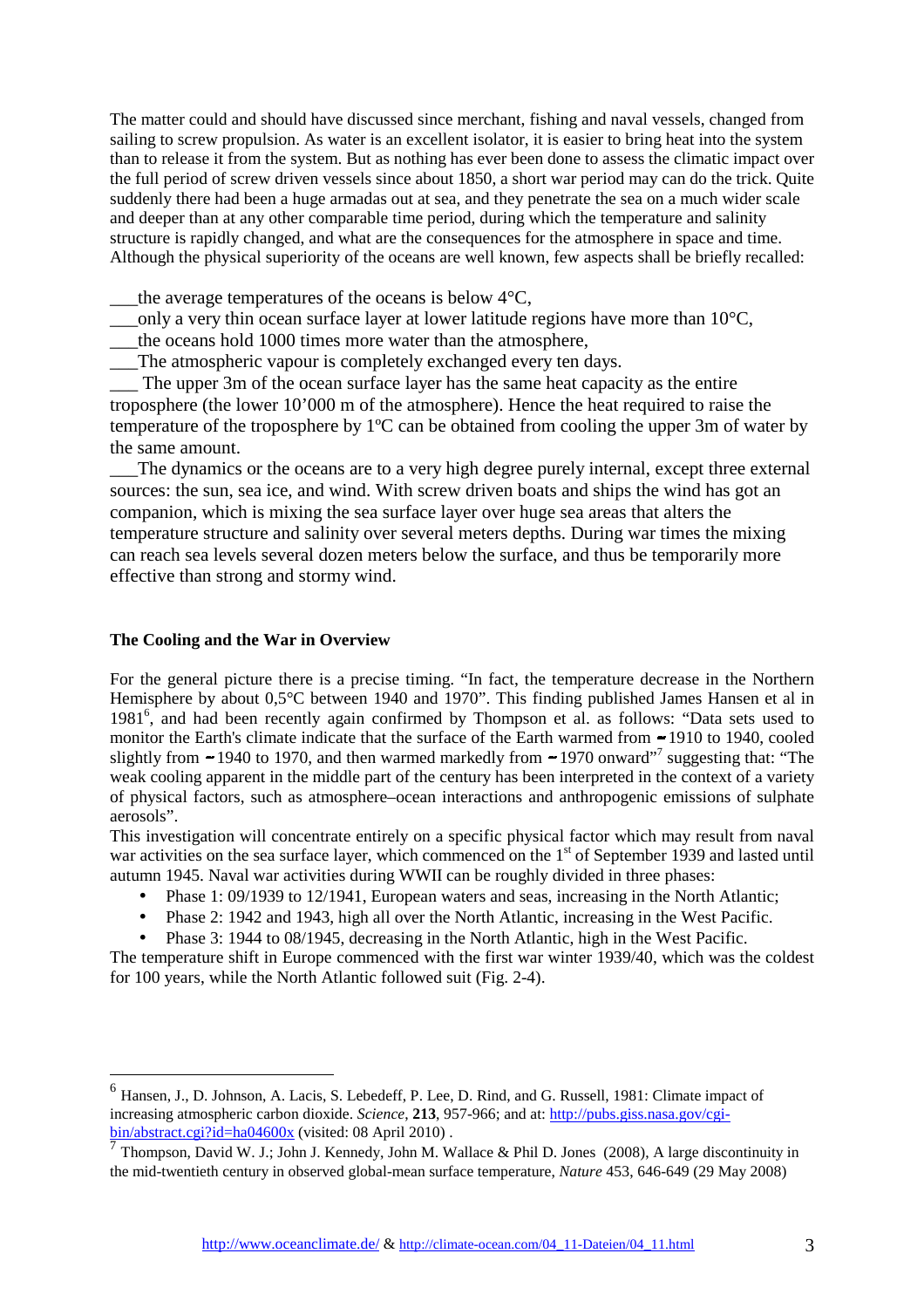

The Pacific Ocean showed a downturn as well that will receive more attention later. Taking a first view at the Pacific Decadal Oscillation Index (PDO) – Fig. 5 -, indicates that a driving mood started soon after 1940, which would fit perfectly with the commencement of naval war in the Pacific



after the Japanese ambush on Pearl Harbour on  $7<sup>th</sup>$  December 1941. From this day the United States started to organised a naval and aerial force to operate in the Western Pacific with breathtaking dimensions, by bomber forces, naval surface vessels, and submarines which alone sunk about 1.400 merchant and naval vessels representing a total tonnage of 5.0 million tons. All numbers given are only rough figures. The number of submarines increased from a few dozen in 1942 to well above 200 in 1944, during which more 40 boats where on war patrol at any time. The US Navy lost 48 submarines in the war zone of the Pacific. Together with the increasing US surface fleet and the bomber capacity since 1942 the total Japan losses amounted to 10.0 million tons, or about 3000 vessels including about 110 submarines. The Allies material losses were considerable less, but accounts also in approximately 1000 ships, and many thousand air crafts. Due to naval activities alone presumably many millions of shells have been fired, many ten thousand bombs dropped into the sea, many thousand sea mines laid, depth charges released, and torpedoes fired. The number of Japanese sea mine in the Japan Sea seems to have been so effective that US submarine avoided this operation area. The US and Allies forces advanced from the South and South-East via the Singapore, Indonesia and the Philippines before reaching Okinawa in summer 1945, but had been also active further north, e.g. at midway (06/1942) and the Aleutian (06/1942 to 08/1943).

The war in the Western Pacific was a physical factor in the marine environment never experienced before, and an immediate correlation to the downward turn of air temperatures is obvious. In the next section I will try to underline this aspect more substantially.

#### **The area to focus on.**

Any efforts to cover the full range of the Western Pacific from Australia to the Aleutian is doomed to fail due to lack of sufficient data, in particular of reliable sea surface data. In this respect I investigated ship taken SST in the Pacific during WWII more than 10 years ago raising doubts of their usefulness. This should be particularly observed when this data have been used to consider the existence of an El Nino event. In my previous paper I worked with some SST figures as shown in Fig.6 from Folland et al (1990) and Wright (1986), and could not find anything useful for the naval war thesis. My doubt than has not ceased but increased, particularly with regard to the widely supported claim that there had been a prolonged El Nino event from 1939 to 1942. For example, Diaz and Kiladis (1992) recognise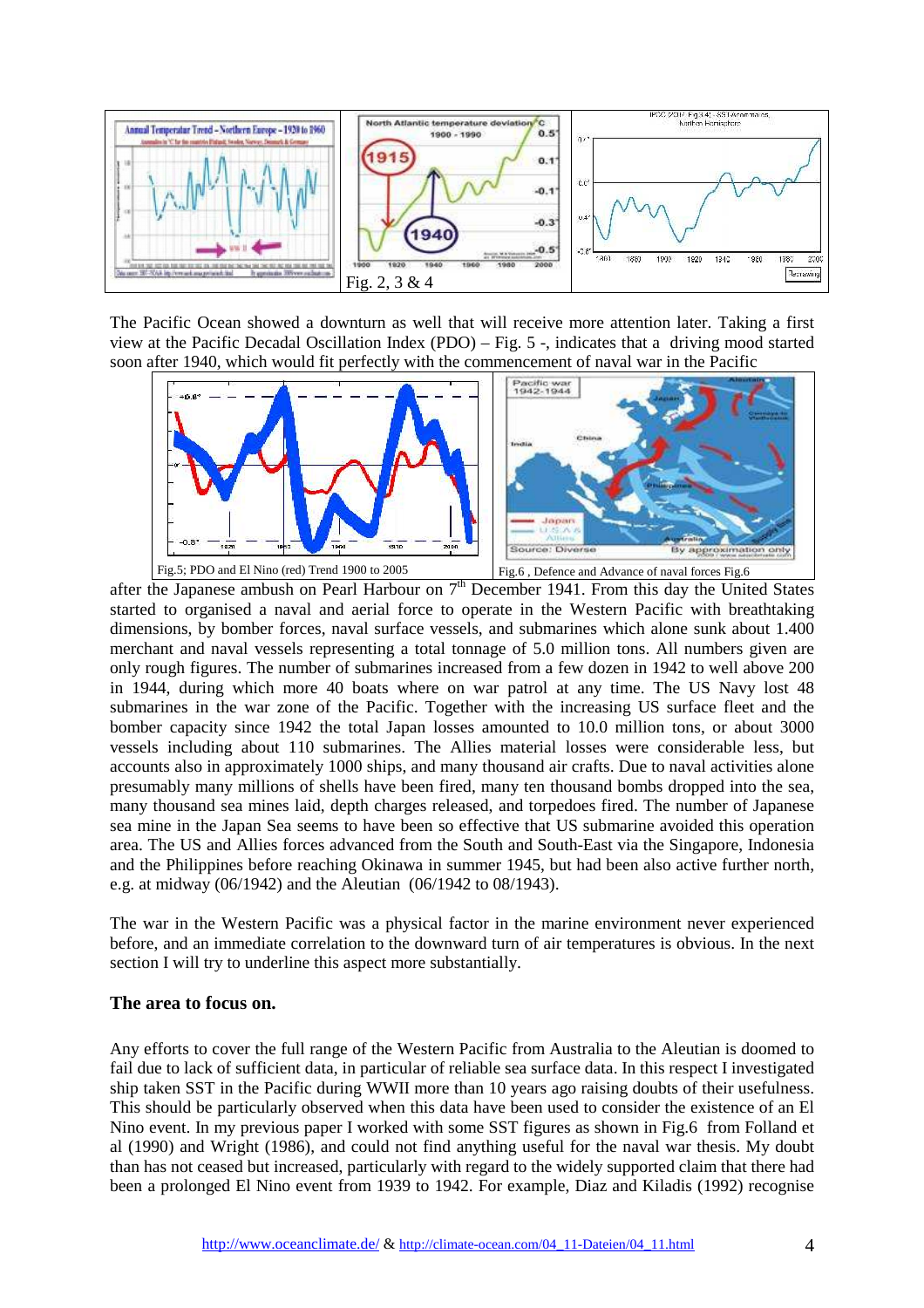an El Nino only for 1939, followed by a La Nina event in  $1942<sup>8</sup>$ . I do not question that El Nino events show traces in data records elsewhere, but the situation during WWII was to special for not being highly suspicious in this respect. Already for this reason no further attention will be paid to the Equatorial Pacific.

A further import reason not to pay attention to data from a region of lower latitude is the physical property of the upper ocean water layers, which have very high temperature (heat content), with a continued warming potential by the sun, and with little seasonal changes. The physical dimension are so huge and constantly influenced by the sun that it would be absurd to look whether naval activities may have left traces. But for not being misunderstood, the question has to be handled on the basis of



to link evidently the three extreme war winters 1939/40, 1940/41, and 1941/42 in Europe to the naval war, by concentration fully on the winter season alone. Only during this time period the influence of the sun in the North- and Baltic Sea is not high. If external forces churn and turn the sea surface the heat stored during the summer is lost earlier and the winter gets colder.

Unfortunately, the Pacific Ocean can in no way be compared with the small, and shallow waters in Northern Europe, which are at a higher latitude than the Aleutian. The Northern Pacific is very deep, in permanent motion, which means that the season are of not of much



help either. The water masses move on, so that any traces are quickly "submerged", possibly showing up only in the long run. Actually the US forces moved with the warm Kuroshio Current towards Japan. The warm water layer is thin (Fig. ). The average water temperatures of the whole basin is about 4° C, with a wide range of salinity. As naval activities could have changed the structure over a considerable depth manifold, it seems of little help, and for this paper impossible, to raise and discuss such physic-dynamical matters. Vice versa, certain observation will be presented, which requires an explanation, and which should be further investigated in the context of the climatic shift in the Pacific during WWII.

<sup>&</sup>lt;sup>8</sup> Diaz, Henry F. and G. N. Kiladis (1992), in: Diaz and Markgraf (ed); "El Niño", Atmospheric teleconnetions associated with the extreme phase of Southern Oscillation, p 8-28.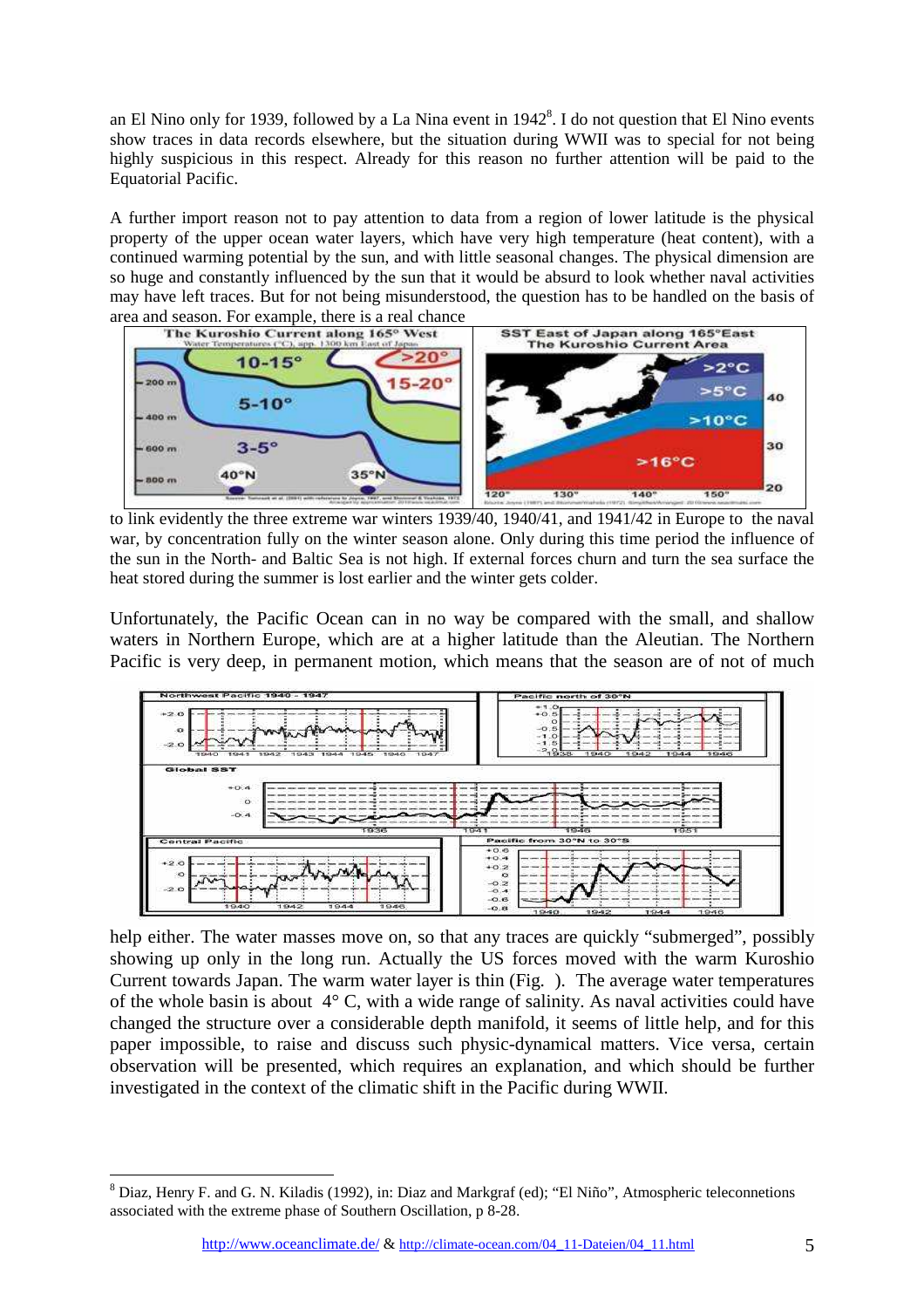## **IV. Temperatures anomalies in Japan - 1944/45**

(1) A cold winter in Japan 1944/45 due to natural variation only?

a. The military situation towards the end of 1944.

Only nine months before the Japan surrendered in August 1945 the island went through an unusual and very cold winter 1944/45. Since autumn 1944 the US Navy retook the Philippines. The larges engagement took place in the Leyte Gulf, and covered a number of clashes and fighting that are know as Battle of the Leyte Gulf. The enemies employed at least 40 carries, 20 battle ships, and about 200 cruiser and destroyer, as well as many hundred air planes. Fighting continued in the Philippines and the Indonesian Archipelago until the early 1945, but the distant to Okinawa was not more than 1'000 km and to the South of Japan 2'000 km. Japan's North-South supply lines could be more effectively penetrated by submarines and bombers. Water masses from the military operation or attack areas were carried with the Northern Equatorial Current and Kuroshio Current towards Japan within a short period of time, and suddenly Japan had an exceptional cold winter based on the months December 1944, and January and February 1945.



### b. The coldest winter on record

Records are to happen, and if regarded in terms of weather data, records are those which are shown in available data sets. This investigation is based on NASA/Giss data, and prior WWII the data are not older than 60 years, which cover a maximum period from 1880 to 2009, but



sometimes less. First it is to show what happened, where it happened, and which forcing mechanism should be considered.

To begin with the significance of what happened shall be demonstrated by the data record of Kyoto, not only because it has a data record since 1880, but also while a 'Kyoto Protocol' represents international efforts on climate change matters.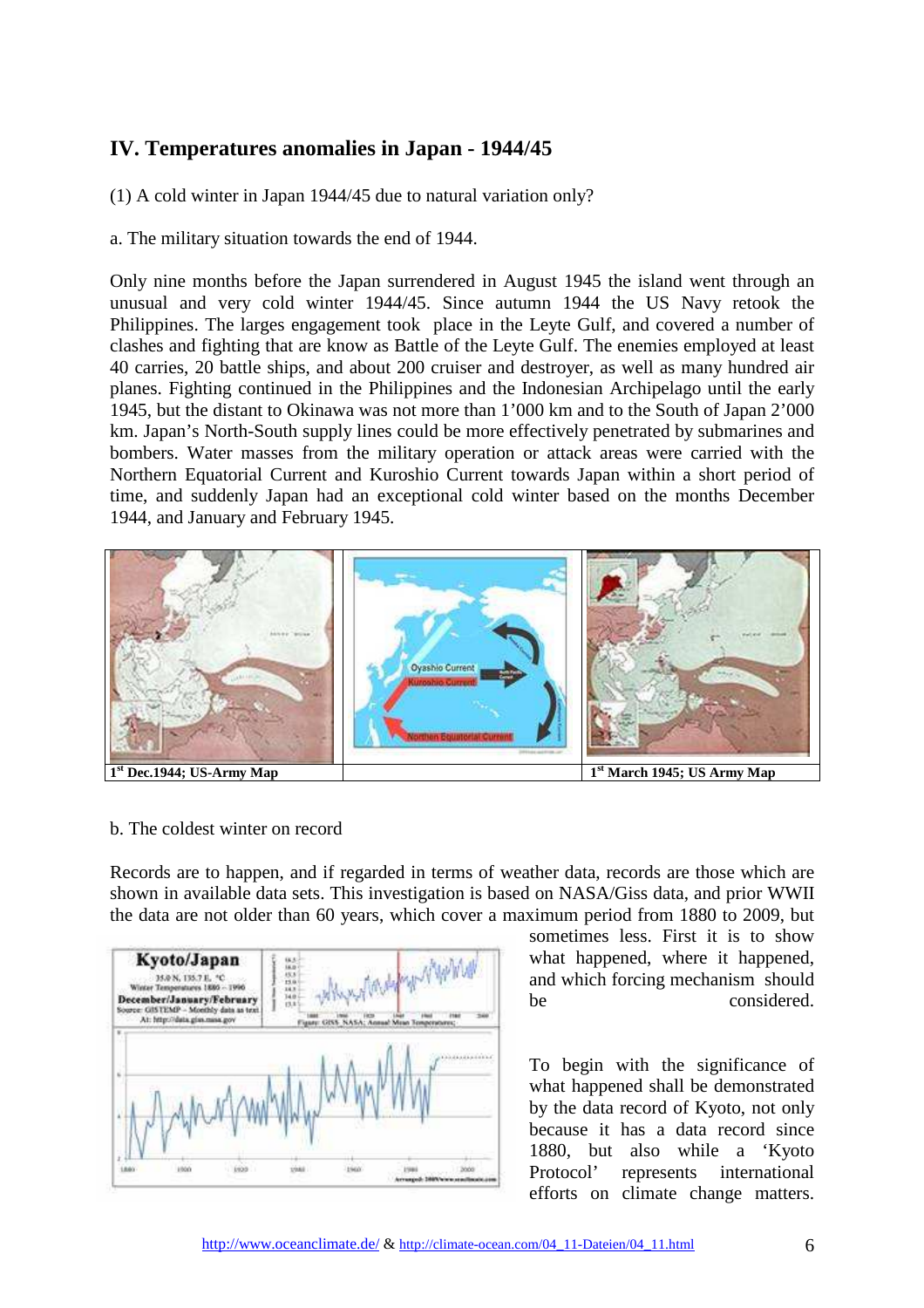The presentation concerns air temperatures, and with regard to Kyoto at a location that is in a mountain region. This interior positioning results in hot summers and cold winters, although the Japan Sea in the West and the Pacific Ocean in the East are within a few dozen kilometres. The interior condition prevented Kyoto from experiencing an all time cold record in winter 1944/45. According the Fig. The D/J/F temperature had been merely the coldest since 53 years, while 1892, 1884, and 1882 were significantly colder.

In contrast to an inland station, the next two are coastal stations, one in the Sea of Japan (Aikawa), the other at the Pacific Ocean (Onahama), at almost the same latitude (ca. 300 km apart), and at a distance to Tokyo of about 250/200 km and in NW/NE direction.



The excessive low winter temperatures 1944/45 at both stations is remarkable and presumably can not be explained with natural 'variability', but must have been strongly influenced by the temperature conditions of the sea water.

An immediate support for the sea water impact can be drawn from the next two images, representing also coastal stations. They are located about 700 km north of the Aikawa/Onahama station, on the Island Hokkaido, and also about 300 km apart, one in the West (Suttsu), the other in the East (Kushio), with very different results.



 While the temperature deviation in Suttsu during winter1944/45 is extreme over the shown period from 1888 to 2009, the station at the shore of the Pacific, Kushiro, did not experienced an unusual drop in temperatures. Any considerations of this divergence has to include the very different sea current conditions. At three of the four coastal stations mentioned are highly influenced by warm water currents from the south (Fig. ), where as the Kushiro station is in the reach of the cold Okhotsk Current from the north. While the Okhotsk Current was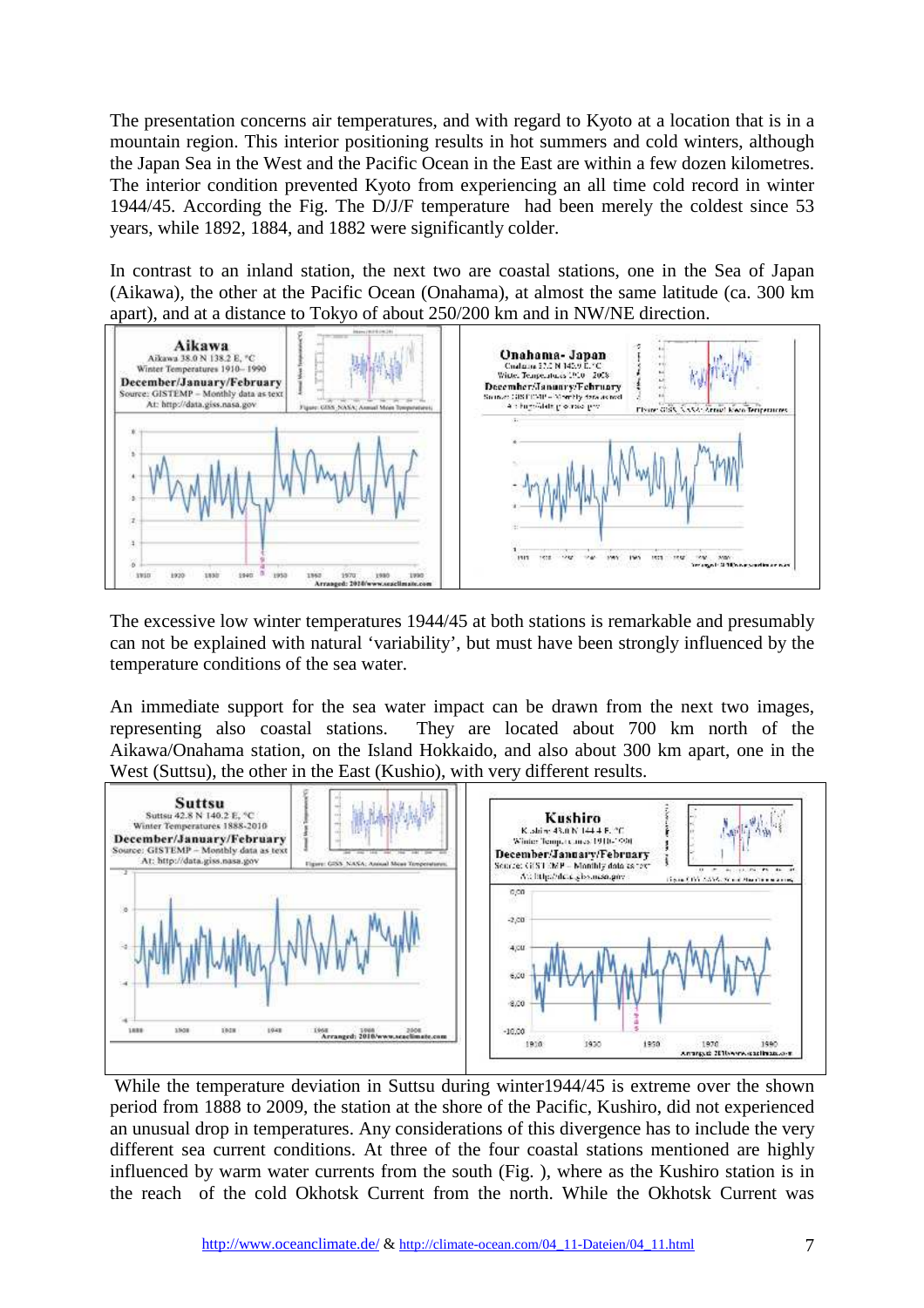presumably the least effected by naval war activities, the warm currents coming from the South had been effected.



The corresponding situation as in at the midaxis of main island Japan, can be found at Nagasaki at the southern edge, and about 600 km WSW of Kyoto. Here the warm water current enters as Tsushima Current the Sea of Japan, or passes a Kuroshio Current the East coast of Japan until it turns east at the height of Tokyo at about 36°North. The Nagasaki image covers the same period as Kyoto, but registered

an all record winter, which was slightly less distinct as at the other coastal stations, except Kushiro, which allows to draw the first conclusion:

- Those coastal station at Japans west or east coast that are influenced by warm water currents from the south showed record cold winter temperatures.
- Only the most north-eastern station Kushiro, influenced by the Okhotsk Current transporting cold water from the north the winter remained close to the average.
- The inland station at Kyoto clearly shows the significance to the last war winter, but much less striking as Nagasaki in the south and Suttsu in the north.

## c. The regional extent of the cold winter

Based on the NASA/ GISS Surface Temperature Analysis for the winter 1944/45 (DJF), the Fig.XX show the region from the North Atlantic all over Eurasia up the East coast of Japan, with a core cold area east of the Caspian Sea up to China. Whether this remarkable situation is in part the product of extreme military activities all over the North Atlantic, or in western Europe



over the year 1944 and during the winter months is not to be debated here. I will also abstain to make any comments with regard to the war activities in China, but

only make few remarks with regard to the possible impact of the naval activities in the western Pacific. South of Korea it might be worth to note that the cold stretches along the entire coast of China and includes the Philippines and the Island Taiwan, as well a considerable sea area in the south of Nagasaki. If this data can be trusted, it seems only logically to link them, at least partly, to the huge naval activities which took place during that period of time. Such approach is even more inevitable with regard to all coastal seas around Japan, which are fully included in the area of cold air temperatures, together with western Sea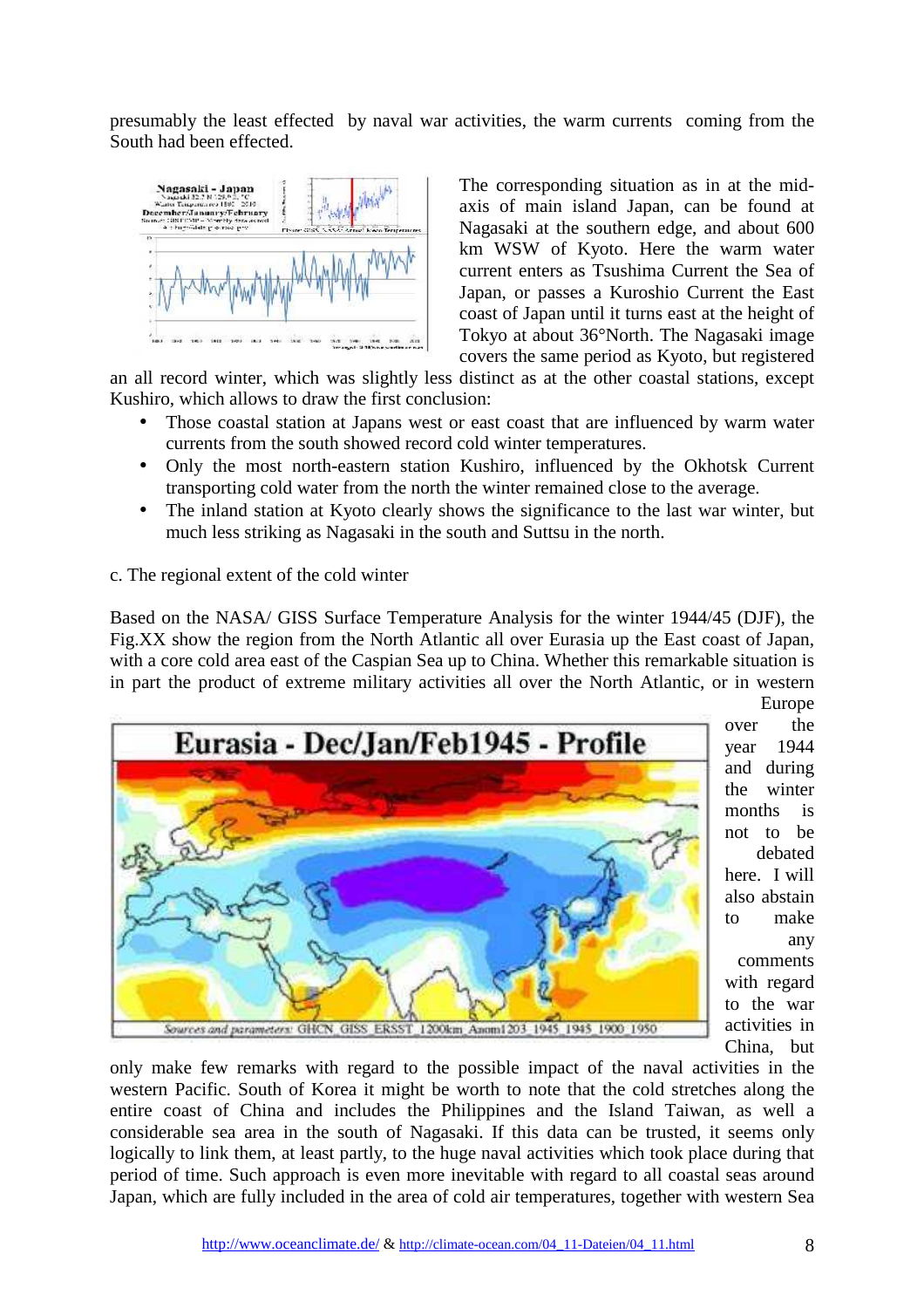of Japan up to Vladivostok. Interesting is further the fairly marked contrast along the eastern coast of Japan, with low temperatures very restricted to the coast, while further out at sea higher temperatures occurred. Any influence by ENSO is unlikely as the years 1944 & 1945 are regarded as neutral. Despite the overview and some interesting information, it is to little to formulate any reasonable assumptions, which at best can be only drawn –with constrain- from the fact that the winter 1944/45 is a record winter.

## 2. Coldest months on record - May & July data 1945

Since January 1945 a huge military machinery closed down on Japan rolling northwards from Burma, and the Philippines, or closing in from the East after the strategic Iwo Jima Island had been conquered in a battle lasting from 19 February until 16 March for which the US Marine Corp employed 450 ships, including 6 battleships, 4 cruisers and 16 destroyers, and a manpower of 50'000. To prepare for landing the island was bombed for 72 days by B-24s from the Marianas<sup>9</sup>, while naval ships bombard the island for three days. Since summer 1945 the USA was able to commence from Iwo Jima 1,000 bomber raids against Japan.

There were many other naval activities, from bombing, kamikaze, mining, submarines, and shelling underway, of which major last big battle concerning the occupation of Okinawa began on April 1, 1945 and ended June 21, 1945. The material employed and lost was gigantic.



 $9$  The Marianas are the northernmost islands of a larger island group called Micronesia, situated between 13 $^{\circ}$  to 21° North, and 144° to 146° East. The distance to Tokyo is about 2'400 km. They had been recaptured by August 1944 and after rebuilding an air strip in Tinian over the next several months, a total of 19'000 combat missions were launched from here alone against Japan. By August 1945, Tinian was by space and operation the largest airbase in the world, and accommodated nearly 1000 B-29s, the so-called: Superfortress with an armament of: 12 .50-caliber machine guns, 1 20 mm cannon, 20,000-pound bomb load, , and, for example, in March 1945 B-29s laid mines in Japan's Shimonoseki Strait to interrupt shipping.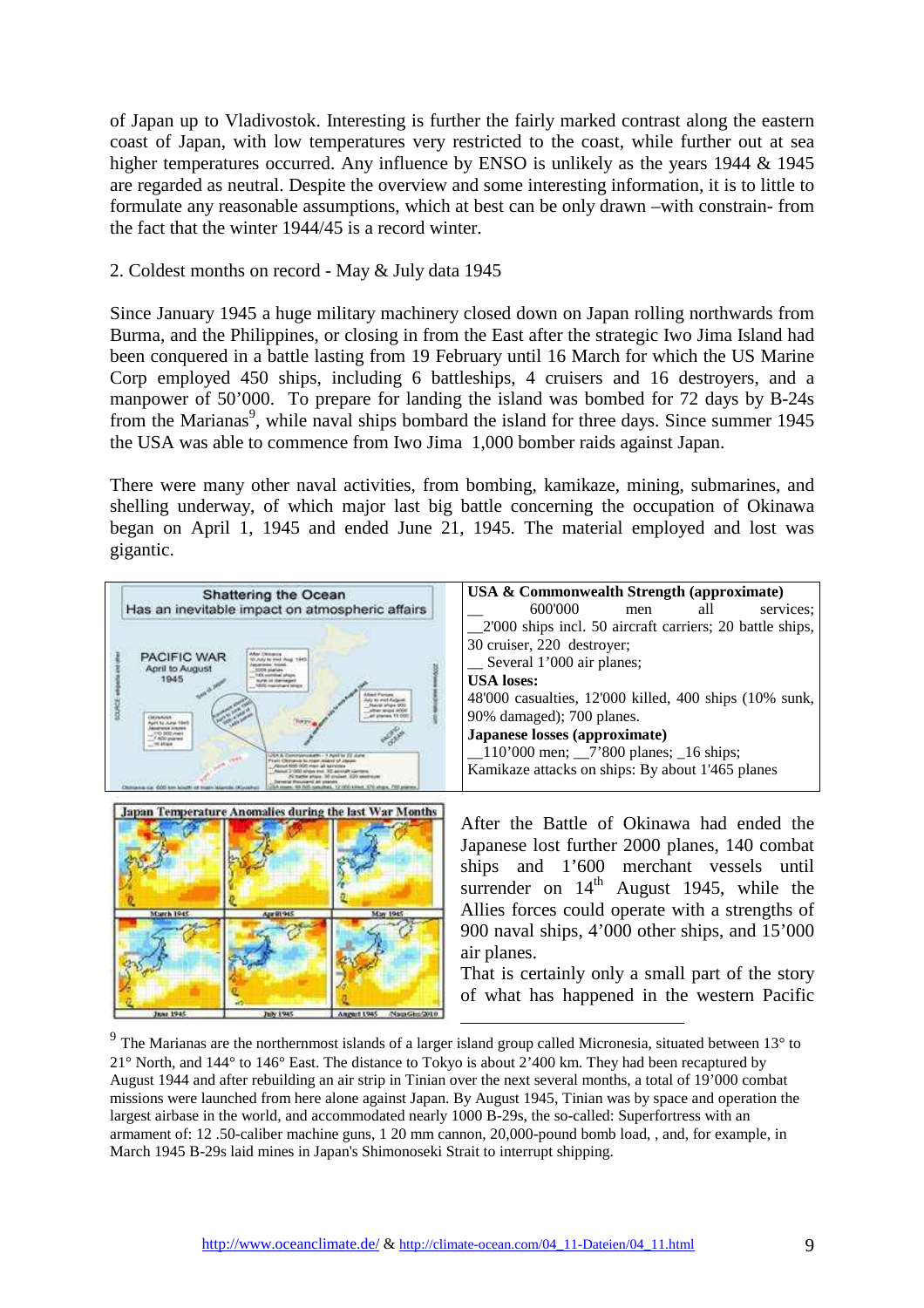during 1945 months, and it should come as a surprised if that shall have left no traces in the marine environment, and on the climate.

This issue is addressed as an example in the hope that it may be taken up one day to assess the matter in great detail, because a brief review of a number of Gisstemp station in Japan showed very cold temperatures just at the time the Allies forces approached the shores of Japan in summer 1945. The Fig. (915\_6Month\_) shows the months March to August 1945, and with a bit leniency one can argue that the negative anomalies are close to the Sea of Japan, the east coast of Japan und the adjacent ocean space eastwards, with the exception of August 1945. Was the sudden increase of temperature due to the fact that the war had ended on 14 August 1945?

The analysis becomes more concrete if a look at the individual monthly temperature data, as at all stations from Southern Japan to Vladivostok the May and July data are particularly cold, and for a number of stations on main island of Japan the coldest on record. Here only two examples from those station in central Japan are presented, which are already shown in Fig: .



The deviation at the stations Aikawa and Onohama during the months May and July 1945 is so significant and extraordinary that it requires a clear answer, what has caused this statistical anomaly, respectively can naval war as a contributing facto evidently be excluded?

### 3. A clue from SST?

It is not much what is at offer on sea surface temperature. On one hand to few have been taken in those days, and for me and this research they have not been accessible, respectively barred by language barrier. It is hoped that this paper stirs the interest to collect and publish such material in an accessible manner. Thanks.

The relevance of the Figures shown is indicated in the explaining boxes. They support the

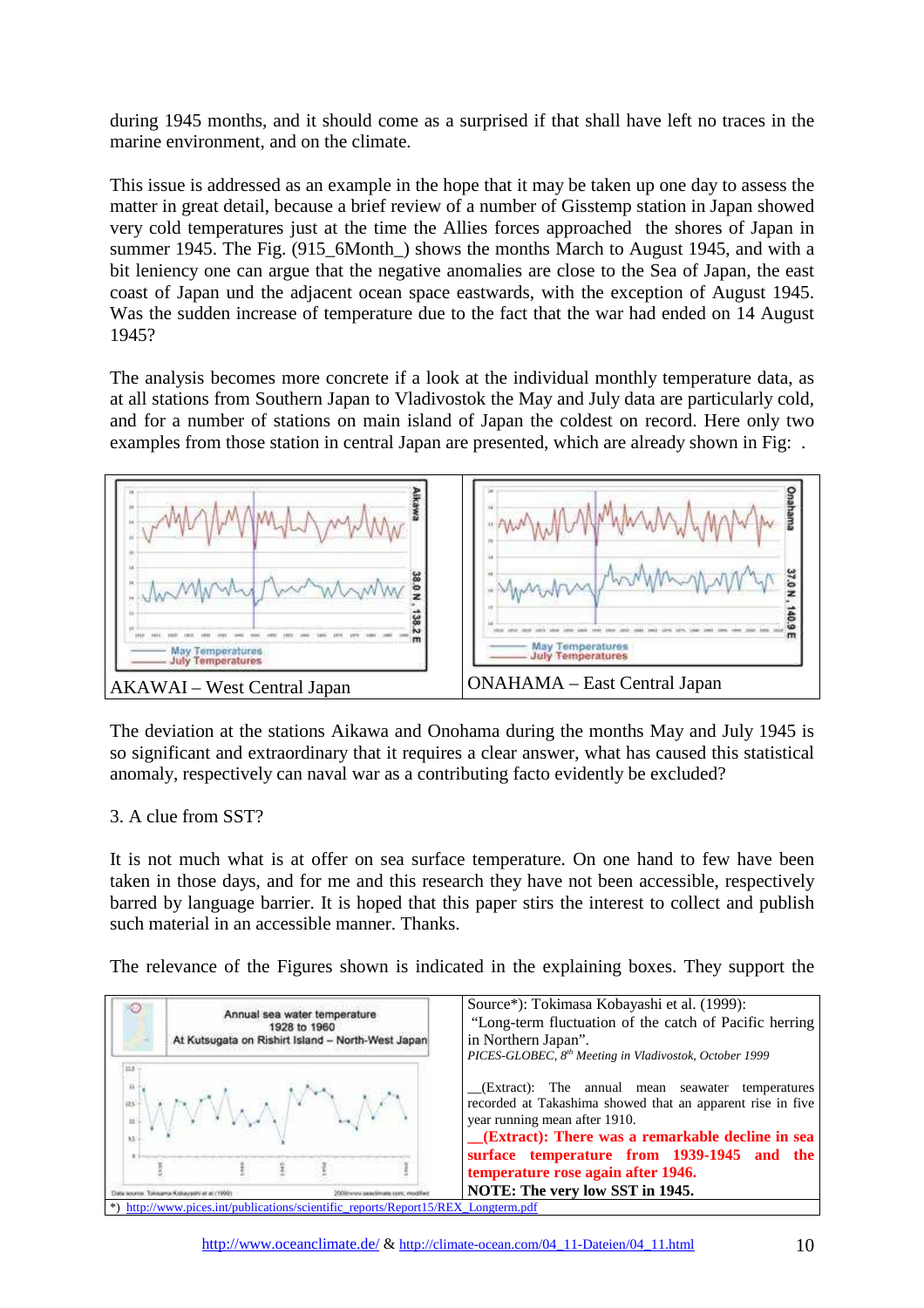findings with regard to the air temperatures in 1945, and that the cold winter all over Japan was closely related to the low sea water temperatures, with close linkage to military activities along Japan's coast and port approaches.





### 4. Discussion

Correlation is one thing, causation another. While temperature anomalies and naval activities in winter 1944/45 and the remaining war months correlate in many respect perfectly, it is a quite different matter to make a similar claim on causation. Actually that is not intended. Instead this investigation shall demonstrate that it touches a matter of high scientific relevance, and is a unique opportunist to understand the functioning of climate and the relevance of human activities better.

On one side it could be shown that it seems highly unlikely that there has been no mechanism between the naval activities in the western Pacific and the observed record low temperatures, but I am only in the position to guess on how it might have worked, and even less certain about the question, whether it had had any initial or long term cooling in the North Pacific from the mid 1940s to the mid-1970s.

But what would be the consequences if on assumes that the low temperatures in Japan had been caused by regional naval activities in the Western Pacific? Did any impact just had an short term effect on the most upper sea surface layer, or had the activities penetrated much deeper over several dozen meters, with substantial changes of the sea structure concerning temperatures and salinity? What processes had been initiated in this way, and how long would it last until the sea would return back to a pervious stage?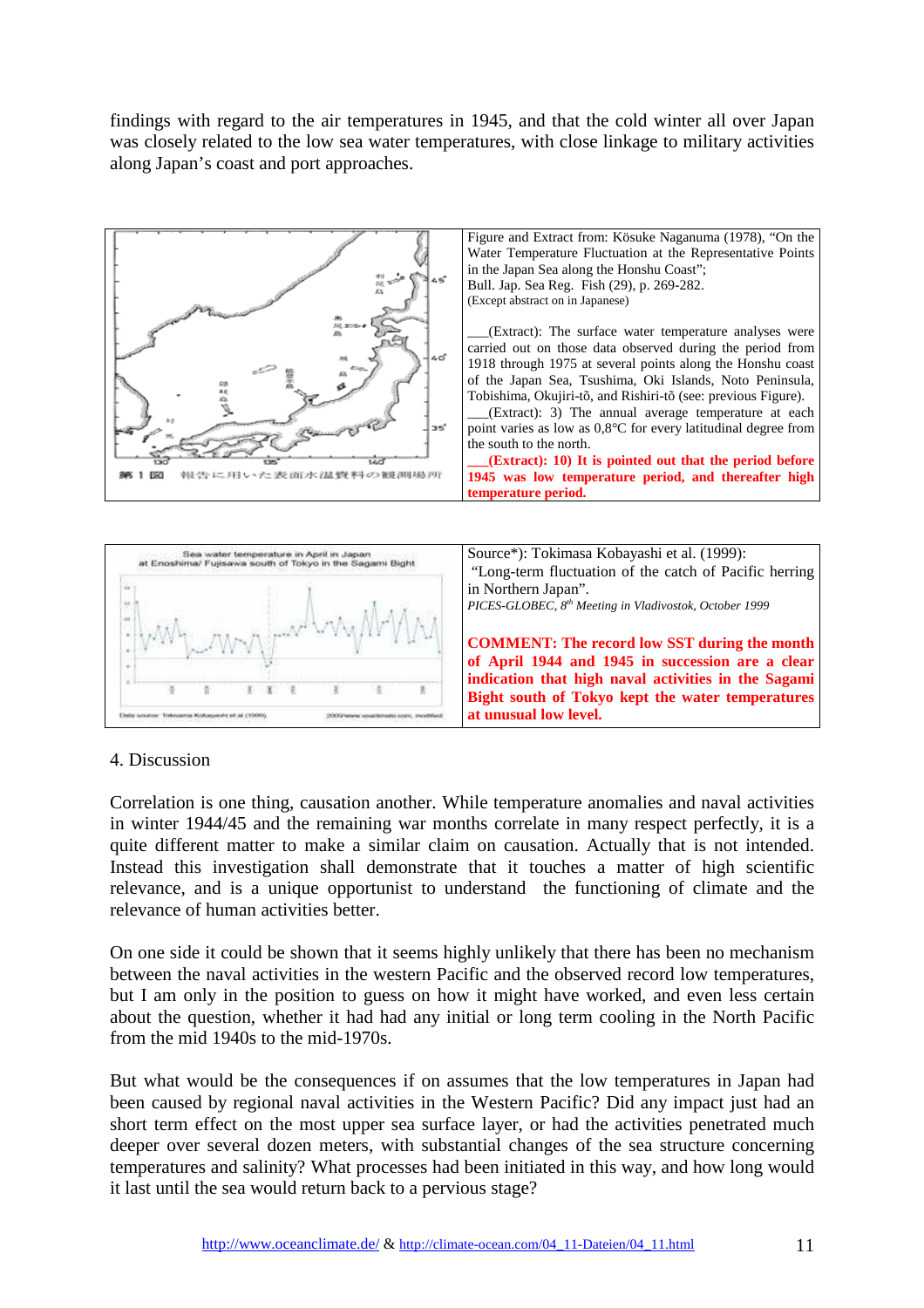None of this questions can be answered here. The exceptionality of the winter 1944/45, and other months in 1945, indicate that the penetration was severe, so severe that in perfect simultaneity the Northern Pacific turned form a warm phase into a cold phase.

## **V. The Shift in the Pacific – mid 1940s –?**

#### Scope of assessment

 $\overline{a}$ 

There was a 35-year global cooling, which had started between 1940 and 1945. Reasoning the causation are rare, and non is sufficient. The cooling was evident in the Pacific as well. Could the naval war in the Pacific over just three years have contributed to trigger a climatic shift in the North Pacific? If it was not naval war, which mechanism caused the large discontinuity in the mid-twentieth century in observed global-mean surface temperature? Was it a "natural event", or by what kick off was the process set in motion?

For none of the question there is a sufficient answer. There is the global issue, which turned sea and air temperatures toward cooling in the early 1940s, particularly all over the Northern Hemisphere. If naval war did play any role in this respect, the North Atlantic and its war torn adjacent seas in Northern Europe definitely contributed highly, due to its much higher extension pole-wards, and the sensible structure of the warm Gulf Current system that flows through colder water up to the Fram Strait at high northern latitude. One has to assume that any substantial climatic shift generated in the North Atlantic will inevitably show its impact in the North Pacific. This makes the identification of any contribution by the Pacific Ocean to an observed climate shift not easier, but worth a try.

The criteria to evaluate the climatology of the North Pacific are numerous, with regard to the basin itself, in relation to immediate connected systems, or distant system. There is for example the question whether variations in the tropical Pacific and the North Pacific are interrelated? Some say no<sup>10</sup>, others assume a remote  $\lim_{n \to \infty} \lim_{n \to \infty} \lim_{n \to \infty} \lim_{n \to \infty} \lim_{n \to \infty} \lim_{n \to \infty} \lim_{n \to \infty} \lim_{n \to \infty} \lim_{n \to \infty} \lim_{n \to \infty} \lim_{n \to \infty} \lim_{n \to \infty} \lim_{n \to \infty} \lim_{n \to \infty} \lim_{n \to \infty} \lim_{n \to \infty} \lim_{n \to$ not try to answer, but assume that some sort of interaction exist, whereby little knowledge exist about degree and time scale? The question here is whether human activities can be traced with regard to the climatic shift in the 1940s, because it is all about physic, and the dynamics in the ocean sphere, and naval force in the marine environment during the Second World War generated forcing potential. The forcing mechanism could have been an external force, or internal forces, but in the end it must have been a force that can be named and quantified in physical, or physic-dynamical terms. Efforts have been made, but not convincing<sup>12</sup>. While naval activities, like wind, have an impact the upper sea surface layer concerning the temperature and salinity structure, the vastness of the North Pacific in extension and volume, makes it hard to assume any relevance between WWII and the observed climate shift in the mid 1940s. But as long as the reason for the shift has not been evidently established, naval war activities need to be regarded as option, that should not be

http://www.mpimet.mpg.de/fileadmin/publikationen/Reports/max\_scirep\_318.pdf (visited 25 April 2010).

 $10$  Latif, M. (2001) On the North Pacific Climate Variability, saying: the North Pacific decadal and multi-decadal variability on time scales from 10-50 years evolves independently of the variations in the tropical Pacific, so that this kind of variability must be regarded as internal to the North Pacific; at:

<sup>&</sup>lt;sup>11</sup> Newman, M.; G.P. Compo, and M.A. Alexander (2003); "ENSO-Forced Variability of the Pacific Decadal Oscillation"; Journal of Climate, Vol. 16, No 23, p.3853-58 .

See for example: Sarachik, E.S. and D.J. Vimont, (year??), "Decadal variability in the Pacific"; http://www.atmos.washington.edu/~dvimont/Papers/pdv/pdv.pdf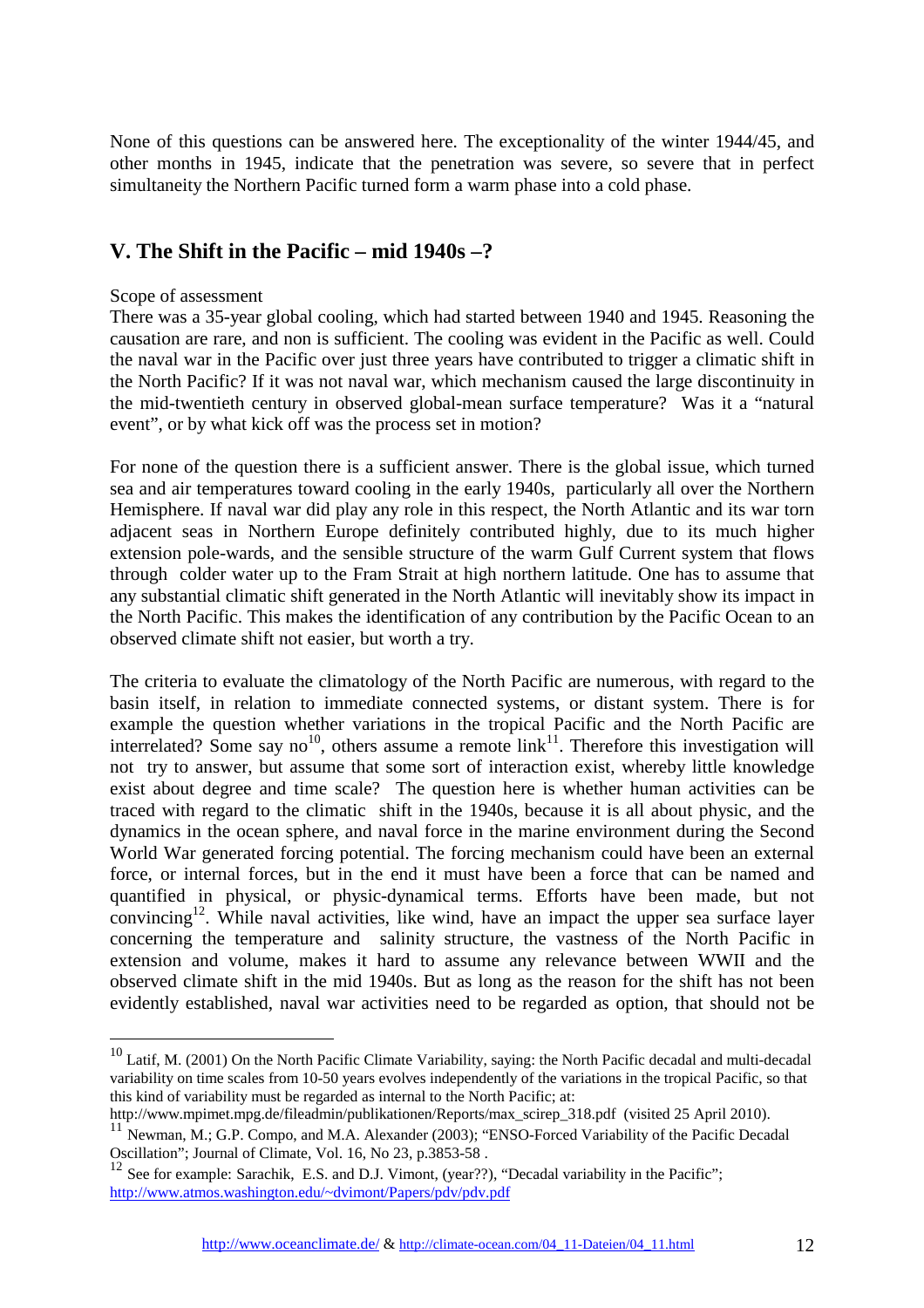overseen. The question is about the impact human activities may have on climate, and that should be known as complete as possible pretty soon. For this reason this investigation restricts the scope on the so-called Pacific Decadal Oscillation (PDO).

PDO – Pacific Decadal Oscillation

 $\overline{a}$ 

With a paper on fishing in the North East Pacific in 1997 by Mantua et al.<sup>13</sup>, the PDO concept emerged. The paper abstract reads:

*Evidence gleaned from the instrumental record of climate data identifies a robust, recurring pattern of ocean-atmosphere climate variability centered over the mid-latitude Pacific basin. Over the past century, the amplitude of this climate pattern has varied irregularly at interannual-to-interdecadal time scales. There is evidence of reversals in the prevailing polarity of the oscillation occurring around 1925, 1947, and 1977; the last two reversals correspond with dramatic shifts in salmon production regimes in the North Pacific Ocean. This climate pattern also affects coastal sea and continental surface air temperatures, as well as stream flow in major west coast river systems, from Alaska to California.*

The PDO issue shows a change of sea surface temperatures (SST), by representing a pattern of SST anomalies in the North Pacific.

The matter is about warm or cool surface waters in the Northern Pacific, actually north of 20° N, respectively north of Hong Kong, Taiwan, and Hawaii, which does not match fully with the war activities in the West Pacific that includes the Philippines, the South China Sea, and other regions south of latitude 5° North.

 During a "warm", or "positive", PDO phase, the west Pacific becomes cool and part of the eastern ocean warms; during a "cool" or "negative" phase, the opposite pattern occurs. With regard to the WWII situation, until 1939 the water off Japan's shores was colder, which was reversed by the end of the war, when the sea surface temperature in the Asia part became warmer, while on the American side the water cool significantly.

Until now no mechanism has been identified to explain the shifts. They are rare, and occurred over the last 300 years six times: 1750, 1905, 1946, 1977, 1998, and  $2008^{14}$ . Concerning the last century N. Mantua identifies two full PDO cycles: a cool PDO regimes from 1890-1924 and again from 1947- 1976, while warm PDO regimes dominated from 1925-1946 and from 1977 through (at least) the mid-1990's<sup>15</sup>, whereby the timing may vary with the researcher, e.g. saying that a warm phase lasted from 1925–42 that turned into a cold PDO cycle from  $1943-76^{16}$ .

<sup>&</sup>lt;sup>13</sup> Mantua, Nathan J.; Steven R. Hare, Yuan Zhang, John M. Wallace, and Robert C. Francis (1997); A Pacific interdecadal climate oscillation with impacts on salmon production , Bulletin of the American Meteorological Society"; Vol 78, pp. 1069-1079.

<sup>14</sup> Biondi, Franco; Alexander Gershunov, Daniel R. Cayan (2001); **"**North Pacific Decadal Climate Variability since 1661", Journal of Climate, vol. 14, issue 1, p. 5.

<sup>&</sup>lt;sup>15</sup> Mantua, Nathan; 2000; "How Does The Pacific Decadal Oscillation Impact Our Climate?" at: http://www.guaranteedweather.com/content\_page.aspx?content\_id=56 (visited 24 April 2010)

<sup>&</sup>lt;sup>16</sup>Zhang, Yuan; Wallace, J.M.; Battisti, D.S. (1996) "ENSO-like Interdecadal Variability: 1900-93", Journal of Climate, vol. 10, Issue 5, pp.1004-1020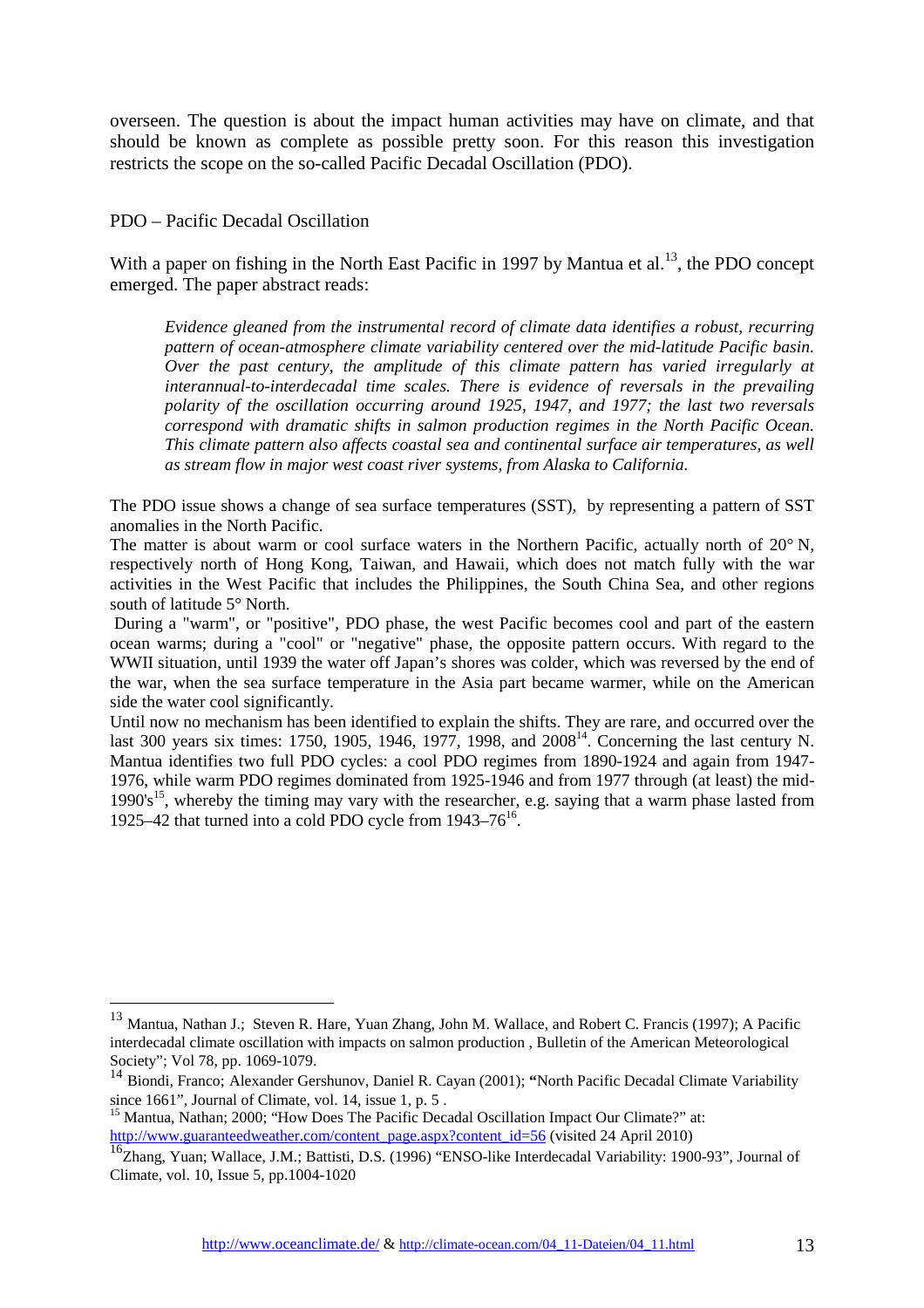

Although the sea surface temperature (SST) data taken during WWII can not be very much trusted, they need nevertheless to be assessed with regard to timing. Actually, if naval war would definitely have a proven impact in that way that it shows up in SST and SAT (surface air temperature), WWII should show up at slightly different time, first in the Europe/Atlantic (between 1940 and 1942), and in the North Pacific between 1942 and 1945. The set of three SST graphics indicate that the pre WWII warming continued until 1942, globally (left), Northern Hemisphere (mid), and NW of Scotland (right). Offering a corresponding image for the Pacific, for example as used for my paper in 1997 (Folder 926), is of little help, although they correspond partly with the other SST images. Meanwhile the Japan Oceanographic Data Center<sup>17</sup> runs an interesting portal that shows the area and number of samples taken (Folder 912), together with the indication of real data taken, that are here shown for the years 1942 – 1945 (from left to right). This image indicates that the available samples are rather few, but it should be also noted that the Aleutian range shows unusual dense sampling during 1942 and 1943, which can be immediately brought in connection with the intense naval activities since the Japanese invaded the Aleutian islands Attu and Kiska ( 1,900/1'200 km west of continental Alaska) in June 1942, lasting until August 1943. Could the shift from a warm to a cold phase have been set in motion here? In this respect this paper can only recommend to undertake more investigation in this respect.

Before ending this section I would like to present a graphic showing the SST developments of the Kuroshio Current. According this information a decline stopped before 1940 to turn into a



<sup>&</sup>lt;sup>17</sup> http://www.jodc.go.jp/; J-DOSS Oceanographic Data and Information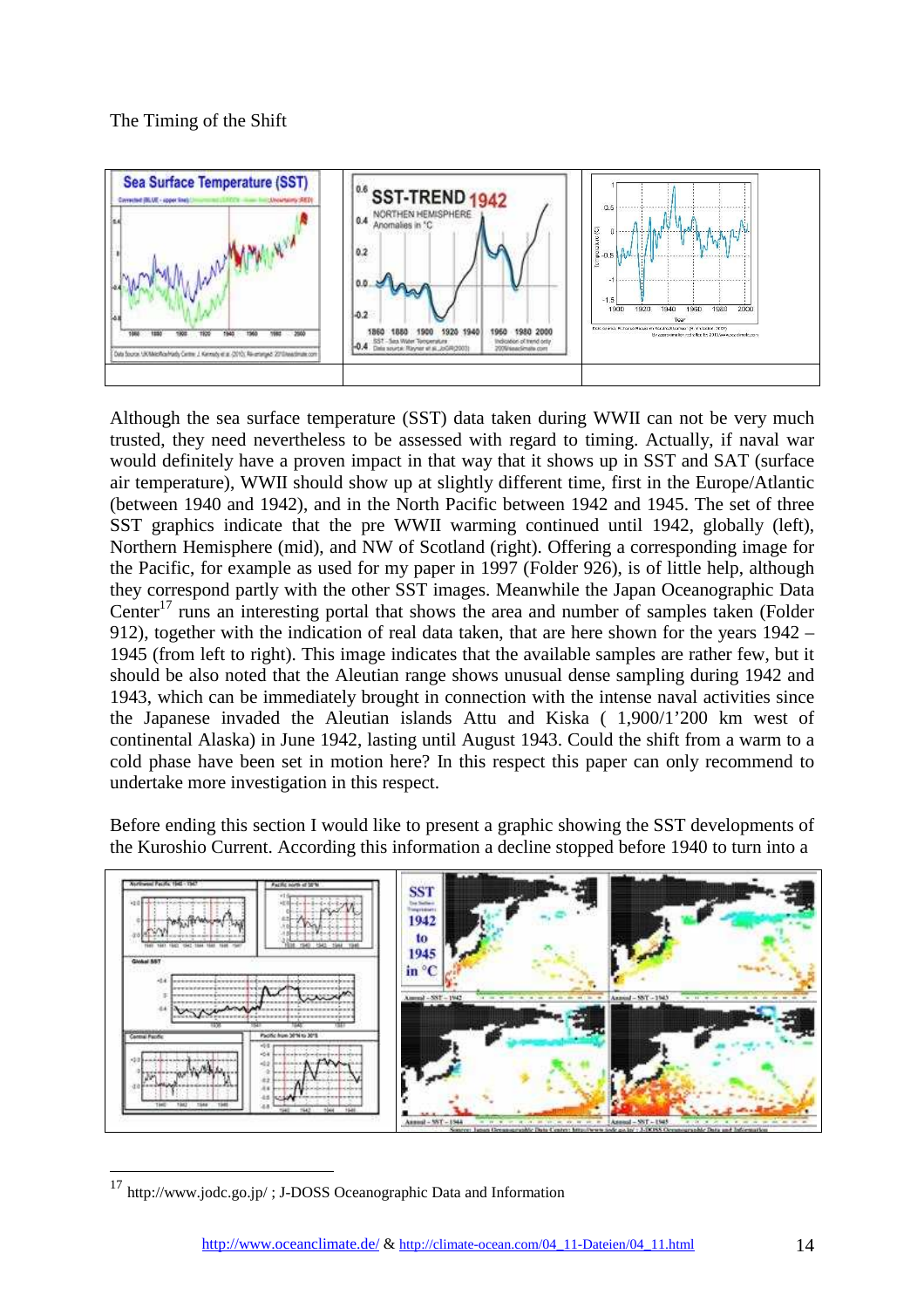

Interpreting the PDO record.

warming trend until about the mid 1950s, which would be highly speculative for being

interpreted here, but hopefully will be used to look for more material that could help to evaluate whether naval war has had an impact in the marine environment.

In collusion it must be admitted that the available material does not allow to say more about the timing of the shift that it occurred between 1940 and 1942.



The interpretation of the PDO record shall be based on material published by Rodionov and Bond<br> $(2004)^{18}$ . The image The image shows two short positive periods (1934 to 1943) and (1977/79 to 1989/98), and three negative phases, according the core winter (DJF) and summer (JJA) months. It is easy to note that there are differences in the amplitude, and

duration as follows:

 $\overline{a}$ 

\_\_the first positive phase appeared in summer 1934 and briefly later in winter 1935. \_\_the second positive phase even indicate a longer delay (1977 to 1979) and a reversed timing, the winter earlier than the summer.

The most important information one can get from the graphic is the timing of decline in the year 1943, which not only shows that the level of decline is lower than to the other two time periods available, before 1934/35, and after 1989/98, but it is the only trend change that occurred in winter and summer alike and without any delay .

While both aspects could be important to determine any naval war impact, the simultaneous trend change is a clear indication that something 'extraordinary' must have happened, something that was not just a gradual change from one mode into another. A simultaneous change requires an 'unusual' force, e.g. a volcanic eruption, a sun-spot, or a tsunami, to show

 $18$  S. Rodionov, J. Overland, and N. Bond (2004), "Climate Overview – 2004"; http://www.beringclimate.noaa.gov/reports/np\_04.htm